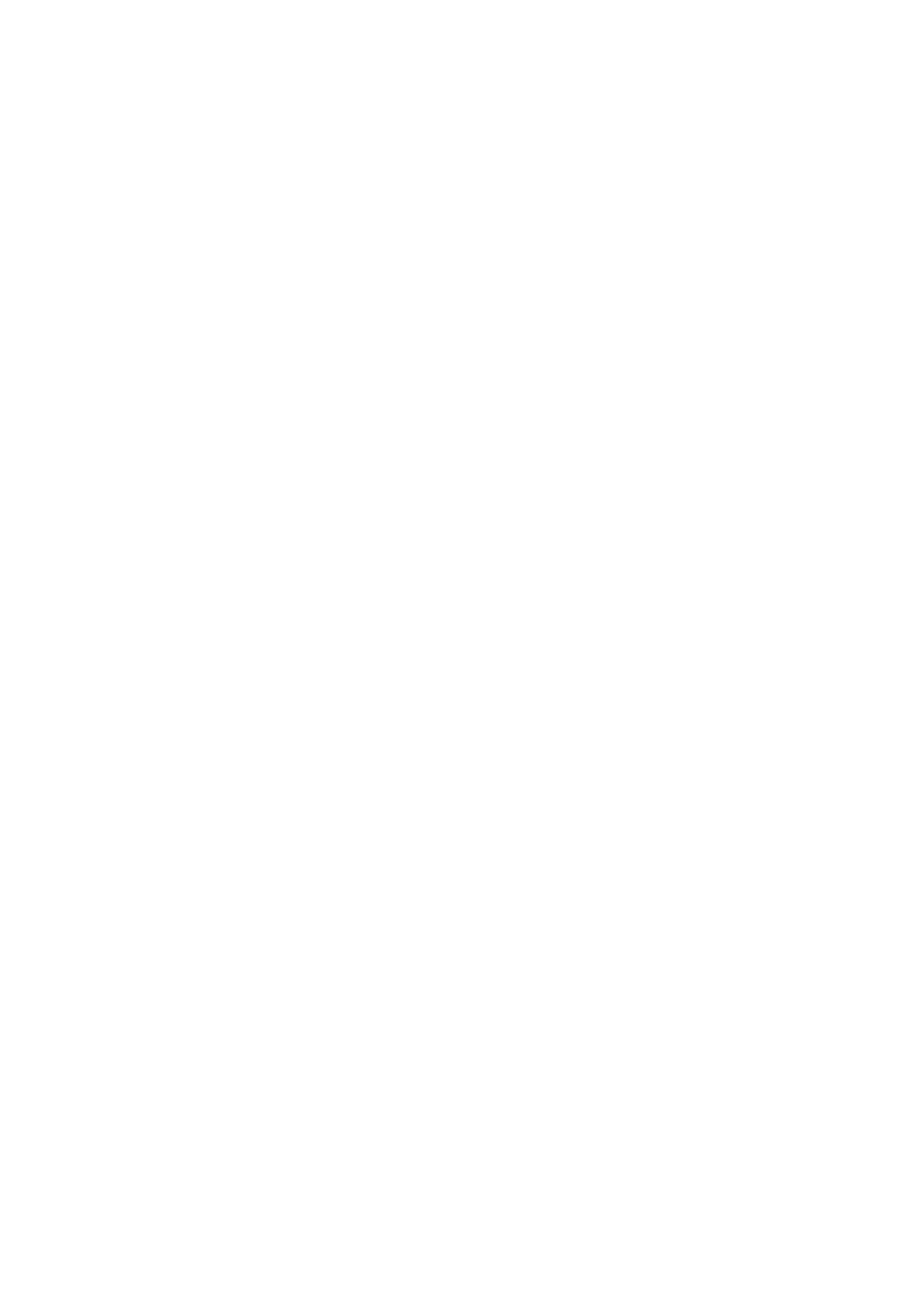# **Report** IN-035/2015

**Incident involving a Boeing 737-800 aircraft, registration number EI-DLR, operated by Ryanair, at Barcelona airport, on 12 December 2015**



**GOBIERNO** DE ESPAÑA

**MINISTERIO<br>DE FOMENTO** 

SUBSECRETARÍA

COMISIÓN DE INVESTIGACIÓN DE ACCIDENTES E INCIDENTES DE AVIACIÓN CIVIL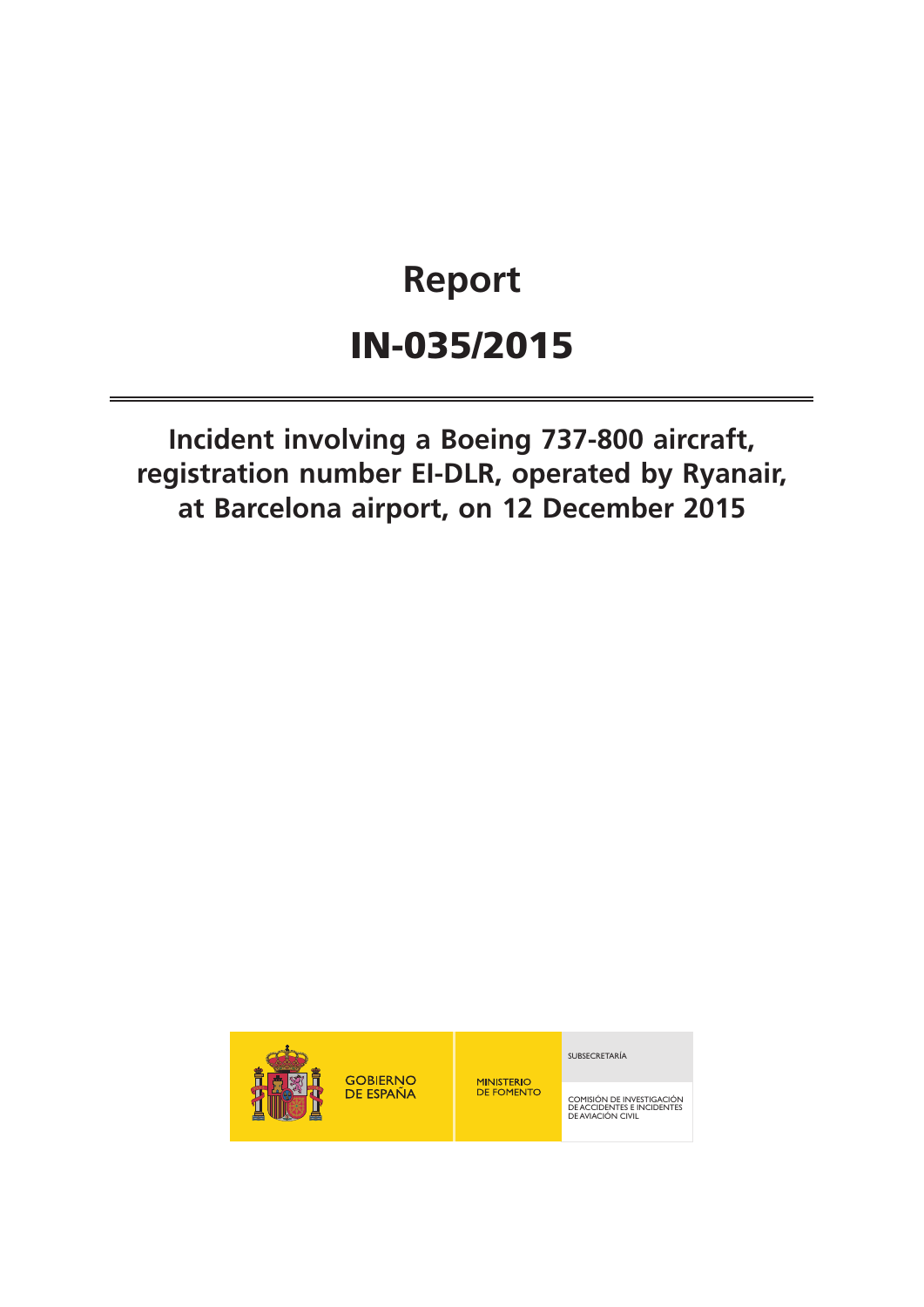Edita: Centro de Publicaciones Secretaría General Técnica Ministerio de Fomento ©

NIPO: 161-17-027-4

Diseño y maquetación: Phoenix comunicación gráica, S. L.

COMISIÓN DE INVESTIGACIÓN DE ACCIDENTES E INCIDENTES DE AVIACIÓN CIVIL

Tel.: +34 91 597 89 63<br>
Fax: +34 91 463 55 35<br>
http://www.ciaiac.es C/ Fruela, 6<br>
28011 Madrid (España) http://www.ciaiac.es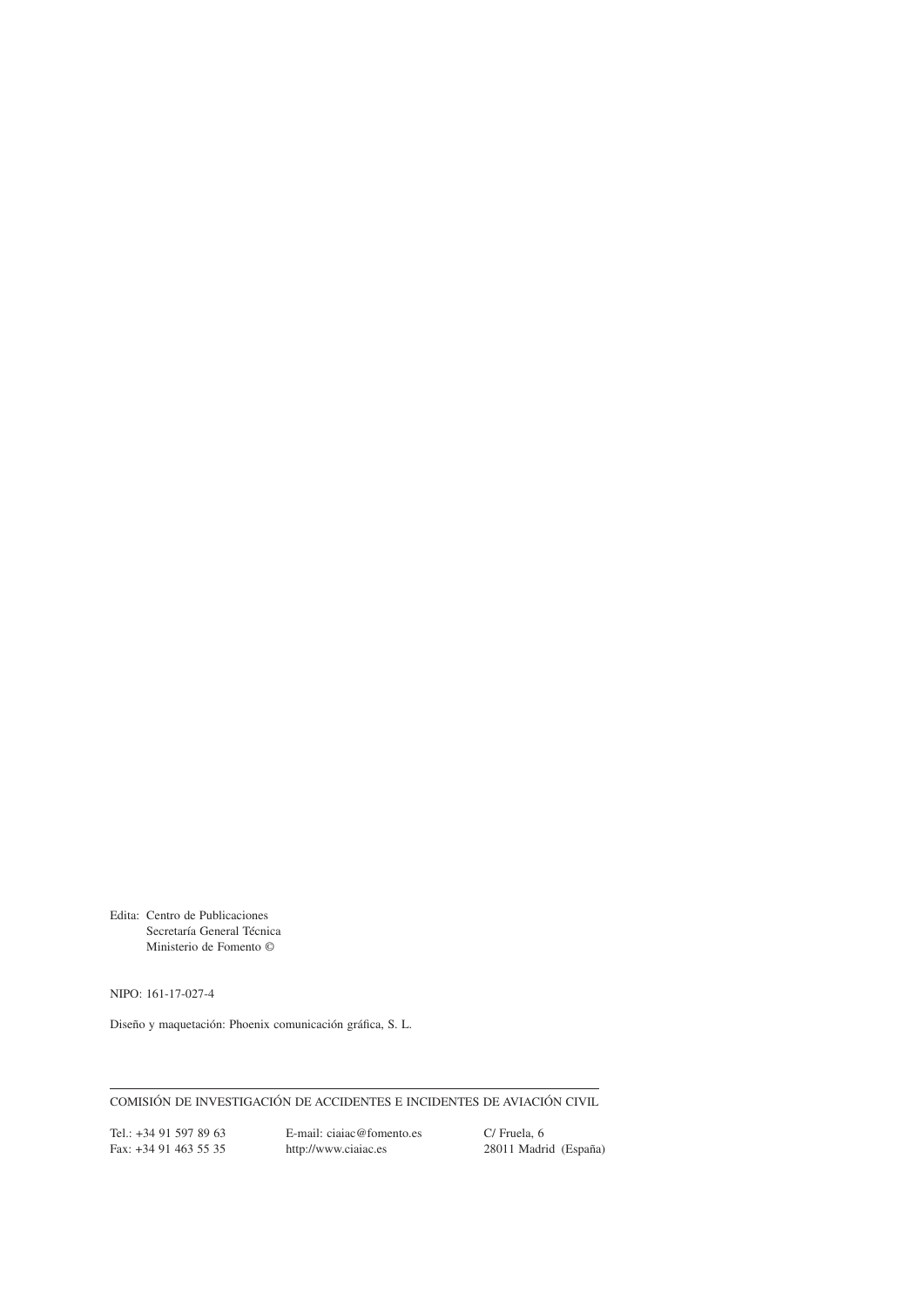#### Foreword

This report is a technical document that reflects the point of view of the Civil Aviation Accident and Incident Investigation Commission (CIAIAC) regarding the circumstances of the accident object of the investigation, and its probable causes and consequences.

In accordance with the provisions in Article 5.4.1 of Annex 13 of the International Civil Aviation Convention; and with articles 5.5 of Regulation (UE) n.º 996/2010, of the European Parliament and the Council, of 20 October 2010; Article 15 of Law 21/2003 on Air Safety and articles 1, 4 and 21.2 of Regulation 389/1998, this investigation is exclusively of a technical nature, and its objective is the prevention of future civil aviation accidents and incidents by issuing, if necessary, safety recommendations to prevent from their reoccurrence. The investigation is not pointed to establish blame or liability whatsoever, and it's not prejudging the possible decision taken by the judicial authorities. Therefore, and according to above norms and regulations, the investigation was carried out using procedures not necessarily subject to the guarantees and rights usually used for the evidences in a judicial process.

Consequently, any use of this report for purposes other than that of preventing future accidents may lead to erroneous conclusions or interpretations.

This report was originally issued in Spanish. This English translation is provided for information purposes only.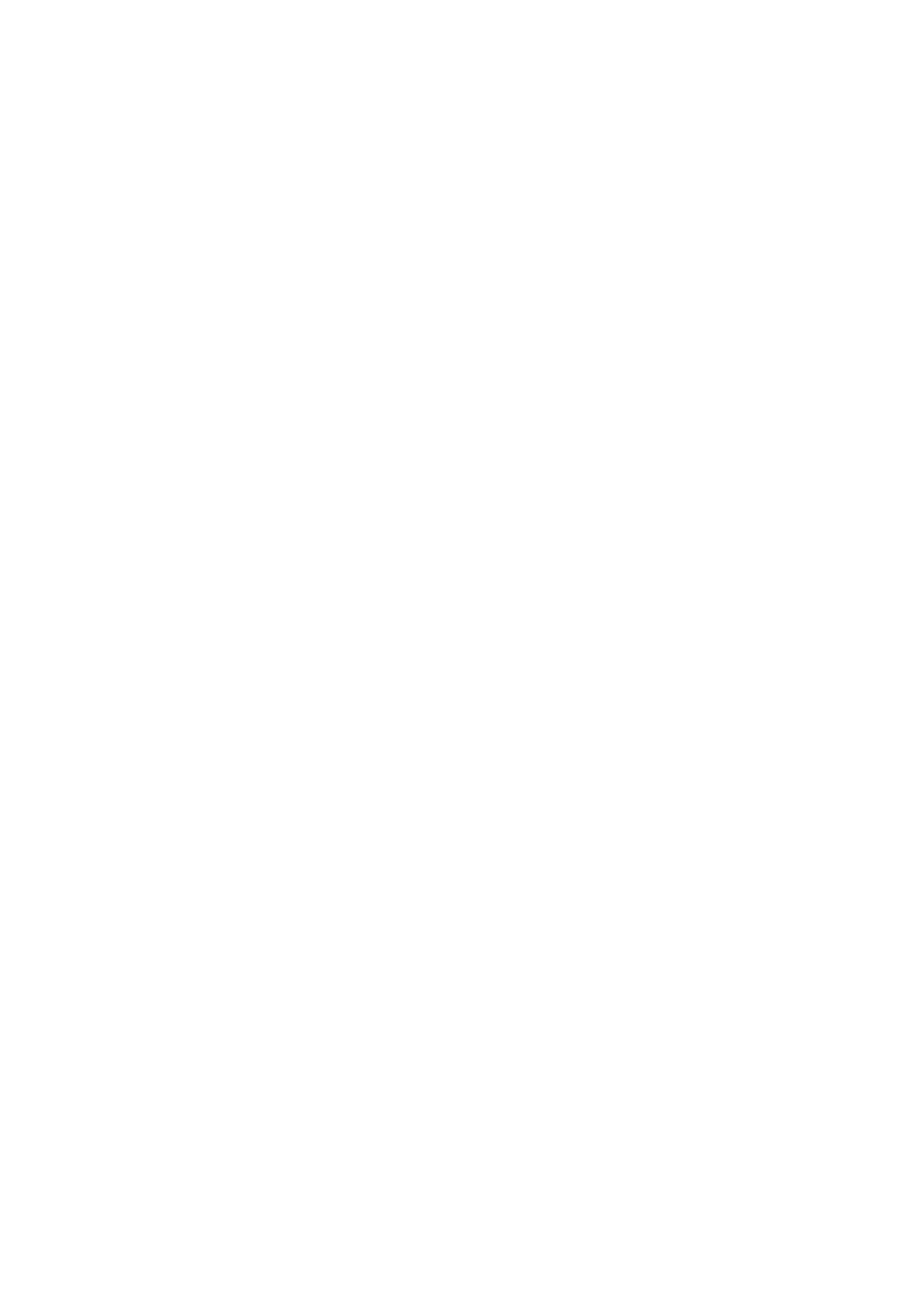# Table of contents

|    |      |                                                                                        | vii |  |
|----|------|----------------------------------------------------------------------------------------|-----|--|
| 1. |      |                                                                                        |     |  |
|    | 1.1. |                                                                                        |     |  |
|    | 1.2. |                                                                                        |     |  |
|    | 1.3. |                                                                                        |     |  |
|    | 1.4. |                                                                                        |     |  |
|    | 1.5. |                                                                                        |     |  |
|    | 1.6. |                                                                                        |     |  |
|    | 1.7. |                                                                                        |     |  |
|    | 1.8. |                                                                                        |     |  |
|    | 1.9. |                                                                                        |     |  |
|    |      |                                                                                        |     |  |
|    |      |                                                                                        |     |  |
|    |      |                                                                                        |     |  |
|    |      |                                                                                        |     |  |
|    |      |                                                                                        |     |  |
|    |      |                                                                                        |     |  |
|    |      |                                                                                        |     |  |
|    |      |                                                                                        |     |  |
|    |      | 1.17.1. Internal investigation of the Barcelona Airport, Operational Safety Management |     |  |
|    |      |                                                                                        |     |  |
|    |      |                                                                                        |     |  |
| 2. |      |                                                                                        |     |  |
|    | 2.1. |                                                                                        |     |  |
|    | 2.2. |                                                                                        |     |  |
| 3. |      |                                                                                        |     |  |
|    | 3.1. |                                                                                        | 11  |  |
|    | 3.2. |                                                                                        | 11  |  |
| 4. |      |                                                                                        |     |  |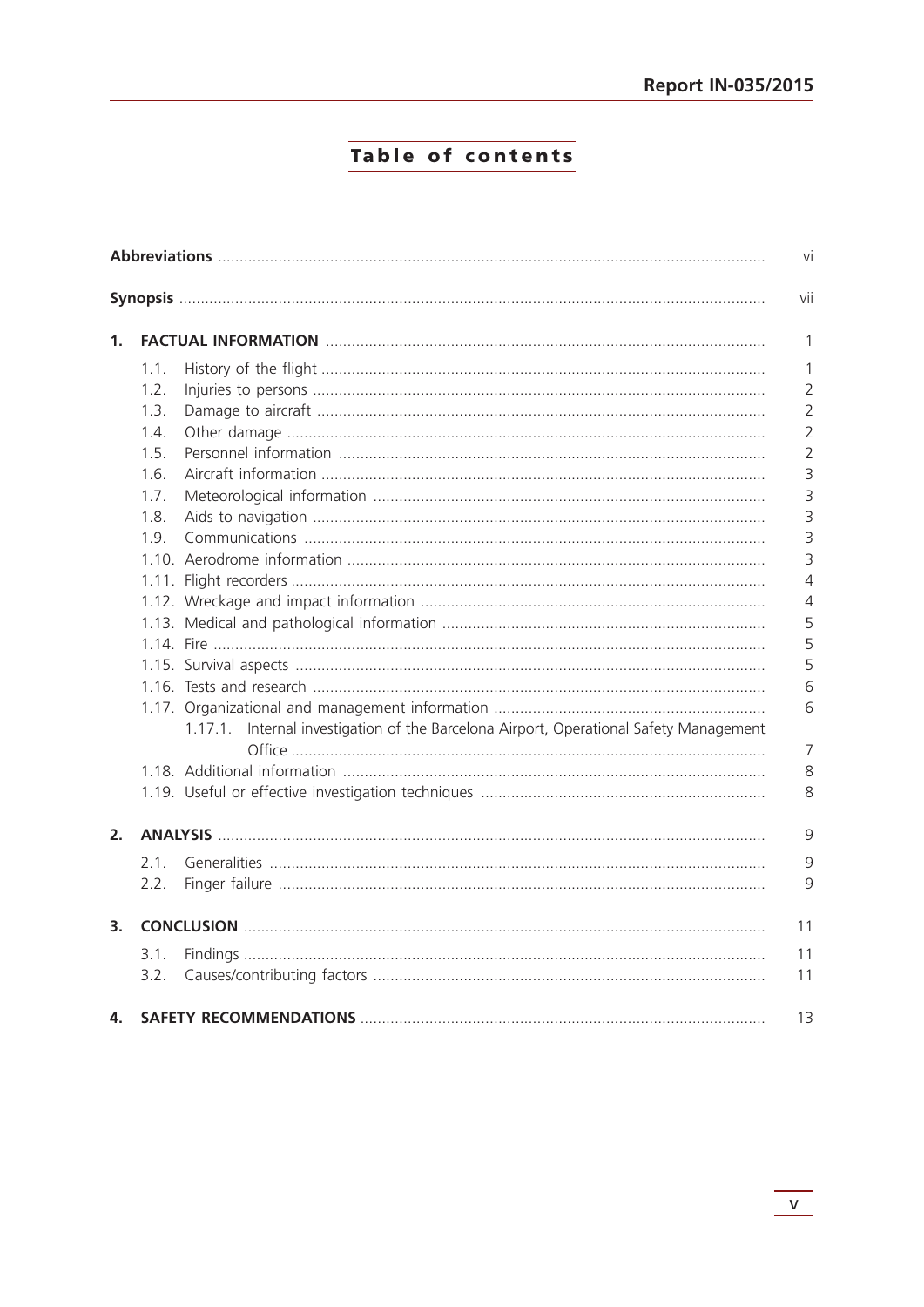# Abbreviations

| 00°00'00"<br>00 °C | Sexagesimal degree(s), minute(s) and second(s)<br>Degree(s) centigrade                     |
|--------------------|--------------------------------------------------------------------------------------------|
| AENA               | Aeropuertos españoles y navegación aérea («Spanish Airports and Air Navigation Authority») |
| ΑP                 | Autopilot                                                                                  |
| ATPL(A)            | Airline transport pilot licence (aircraft)                                                 |
| CPL(A)             | Commercial pilot licence (aircraft)                                                        |
| <b>CVR</b>         | Cockpit voice recorder                                                                     |
| <b>DFDR</b>        | Digital flight data recorder                                                               |
| Ε                  | East                                                                                       |
| h.                 | Hour(s)                                                                                    |
| <b>HKAC</b>        | Hong Kong Aviation Capital                                                                 |
| IAA                | Irish Aviation Authority                                                                   |
| kg                 | Kilogram(s)                                                                                |
| m                  | Metre(s)                                                                                   |
| Min                | Minute(s)                                                                                  |
| N                  | North                                                                                      |
| PLC                | Programmable Logic Controller                                                              |
| S                  | Second(s)                                                                                  |
| S                  | South                                                                                      |
| <b>UTC</b>         | Coordinated Universal Time                                                                 |
| <b>UTE</b>         | Temporary union of companies                                                               |
| W                  | West                                                                                       |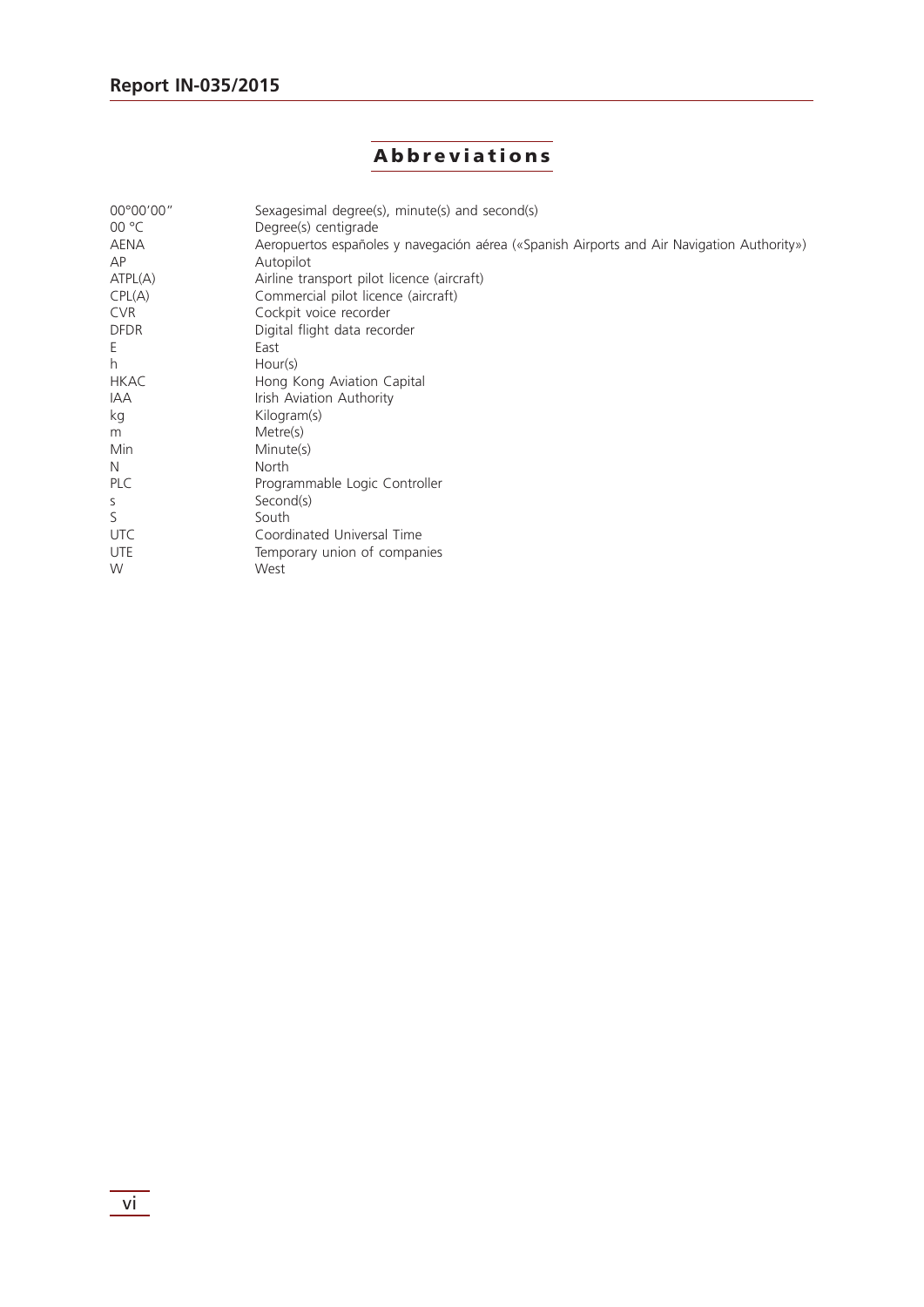# Synopsis

| Owner:                     | Hong Kong Aviation Capital (HKAC), currently Avolon      |
|----------------------------|----------------------------------------------------------|
| Operator:                  | Ryanair                                                  |
| Aircraft:                  | Boeing 737-800                                           |
| Date and time of incident: | 12 December 2015; at 20:30 UTC                           |
| Site of incident:          | Barcelona airport                                        |
| Persons on board:          | 76; 2 passengers with minor injuries                     |
| Type of flight:            | Commercial aviation – Air transport – Regular – National |
| Flight phase:              | Parked – Disembarking the passengers                     |
| Date of approval:          | 2 November 2016                                          |

#### Summary of incident

The aircraft arriving from Sevilla, with flight number FR-6399, was parked at position 101 and disembarking the passengers through the finger.

During the disembarking, a flight attendant noticed the unusual behaviour of the aircraft nose and notified the flight crew that were completing the check list. The crew confirmed that the aircraft was lifted by the air bridge connected to door L1 and instructed the passengers that were still on board to sit down and fasten their seat belts.

A few seconds later, the door L1 collapsed and the nose of the aircraft collapsed from an estimated height of 2 m and hit its nose gear.

The rest of the passengers, who were still inside the aircraft, were disembarked through the rear door. A passenger reported knee injury and another showed anxiety.

Medical assistance was requested from the airport and the ambulance arrived to the aircraft in two minutes. On ground and at the steps of the plane it offered medical assistance to two passengers with discomfort or injuries.

It is considered that the uncontrolled lifting of the finger was caused by the combination of the failure of the electrovalve of the hydraulic elevation circuit and the modification of the interval for the activation of the pump of this circuit of the self-leveling system, that had been operated during the renovation of the finger a few months before.

Two safety recommendations are issued to Barcelona Airport and to the UTE that renovated the fingers at Barcelona Airport.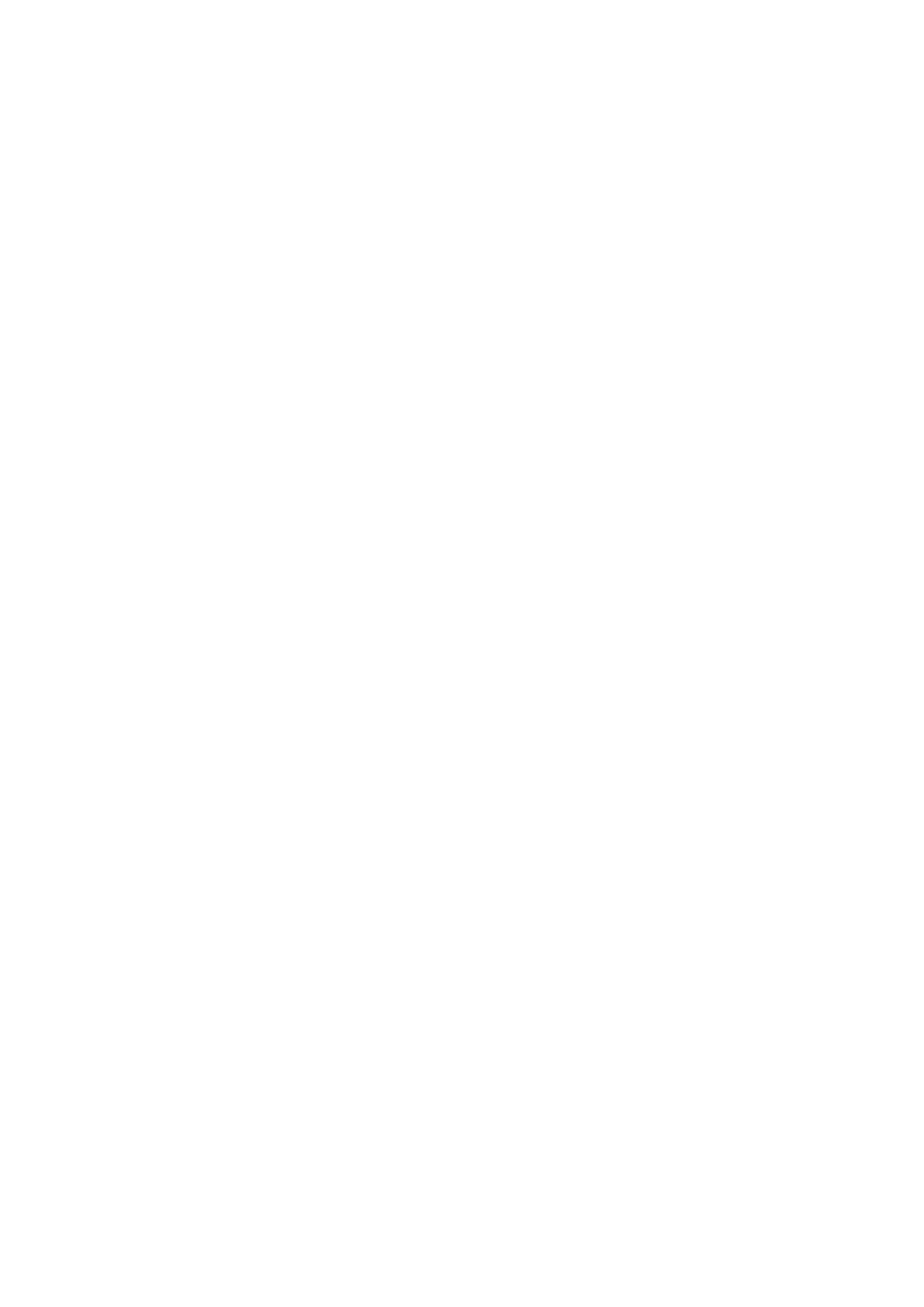# 1. FACTUAL INFORMATION

## **1.1. History of the flight**

The aircraft arriving from Sevilla, with flight number FR-6399, was parked at position 101 of terminal 2 of Barcelona Airport and disembarking the passengers through the finger (air bridge).

During the disembarkation, around 20:30 UTC (21:30 local time), a flight attendant noticed the unusual behaviour of the aircraft nose and notified the flight crew that were completing the check list. The crew confirmed that the aircraft was lifted by the finger connected to door L1 and instructed the passengers that were still on board to sit down and fasten their seat belts.

A few seconds later, the door L1 collapsed and the nose of the aircraft collapsed from an estimated height of 2 m and hit its nose gear.

The rest of the passengers, who were still inside the aircraft, were disembarked through the rear door.

A passenger reported knee injury and another showed anxiety. Medical assistance was requested from the airport and the ambulance arrived to the aircraft in two minutes. On ground and at the steps of the plane it offered medical assistance to two passengers with discomfort or injuries.



Figure 1. Attitude of the aircraft lifted by the finger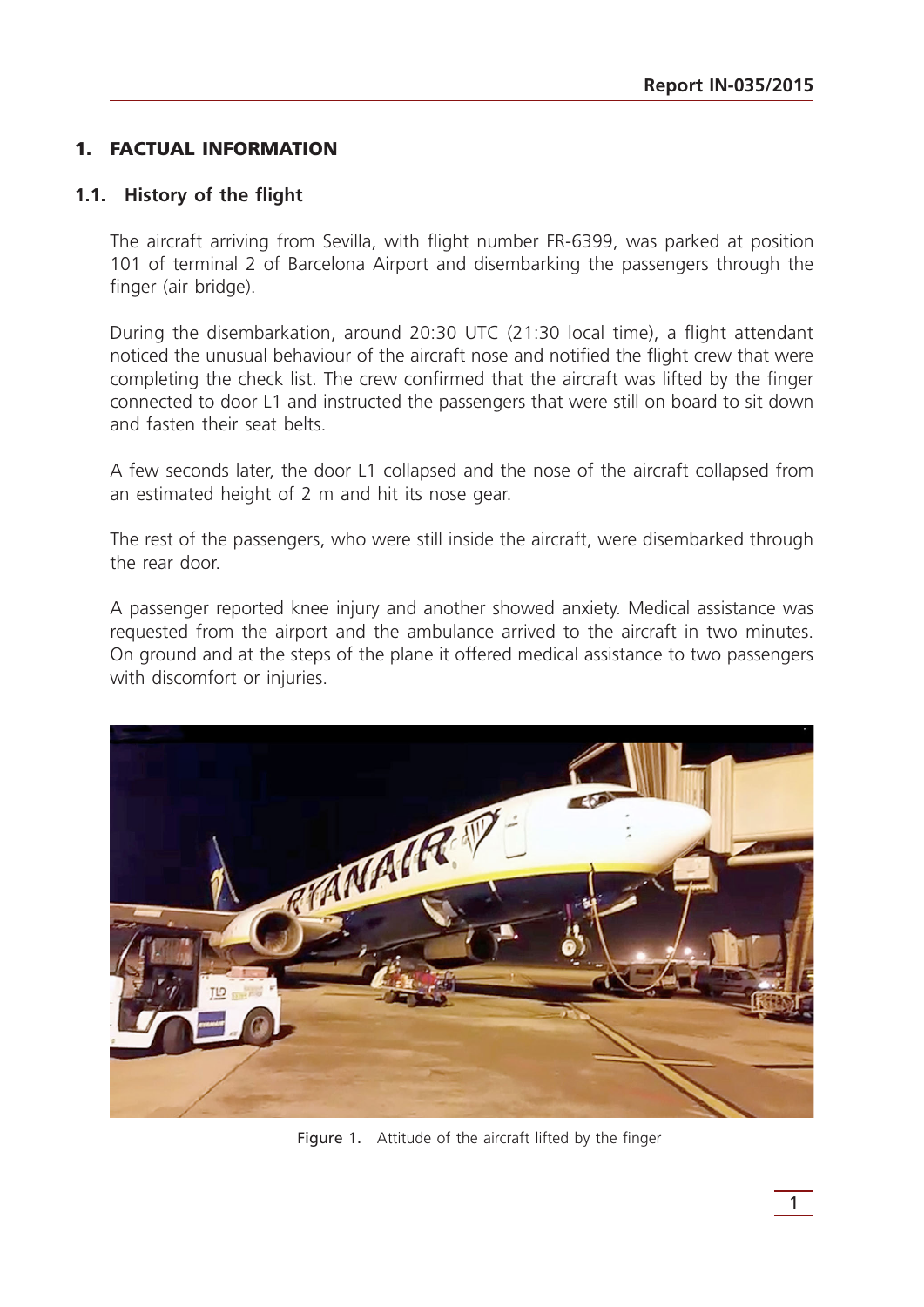# **1.2. Injuries to persons**

| <b>Injuries</b> | Crew | <b>Passangers</b> | Total in the aircraft | <b>Others</b>  |
|-----------------|------|-------------------|-----------------------|----------------|
| Fatal           |      |                   |                       |                |
| Serious         |      |                   |                       |                |
| Minor           |      | 2                 | (165 flight total)    | Not applicable |
| None            | 6    | 68                | 74                    | Not applicable |
| <b>TOTAL</b>    | 6    | 70                | 76                    |                |

# **1.3. Damage to aircraft**

The left front door L1 broke and collapsed due to the weight of the frontal part of the aircraft loaded on it, as well as its hinges and opening and closure arms.

The subsequent inspection of the nose gear and tail cone showed absence of damages to these parts of the aircraft.

# **1.4. Other damage**

As regards the air bridge, the cabin swivel chain was broken, the swivel floor had been bent and damages to the safety shoe could be noticed. No other injuries were caused.

# **1.5. Personnel information**

The Captain, of Spanish nationality, was aged 30 and held an Airline Transport Pilot's License ATPL(A) issued by the Irish Aviation Authority (IAA) on 28 August 2010, with type rating B-737-800 and instrument and no other rating. His experience was 7,400 h, of which 6,200 were in the type. Both the type rating and the corresponding Class 1 medical certificate expired on 28 February 2016.

The Co-pilot, of Portuguese nationality, was aged 24 and held a Commercial Pilot's License CPL(A) issued by the Irish Aviation Authority (IAA) on 14 July 2015, with type rating B-737-800 and instrument. His experience was 350 h, of which 50 were in the type. The type rating expired on 14 July 2016 and the Class 1 medical certificate expired on 08 November 2016.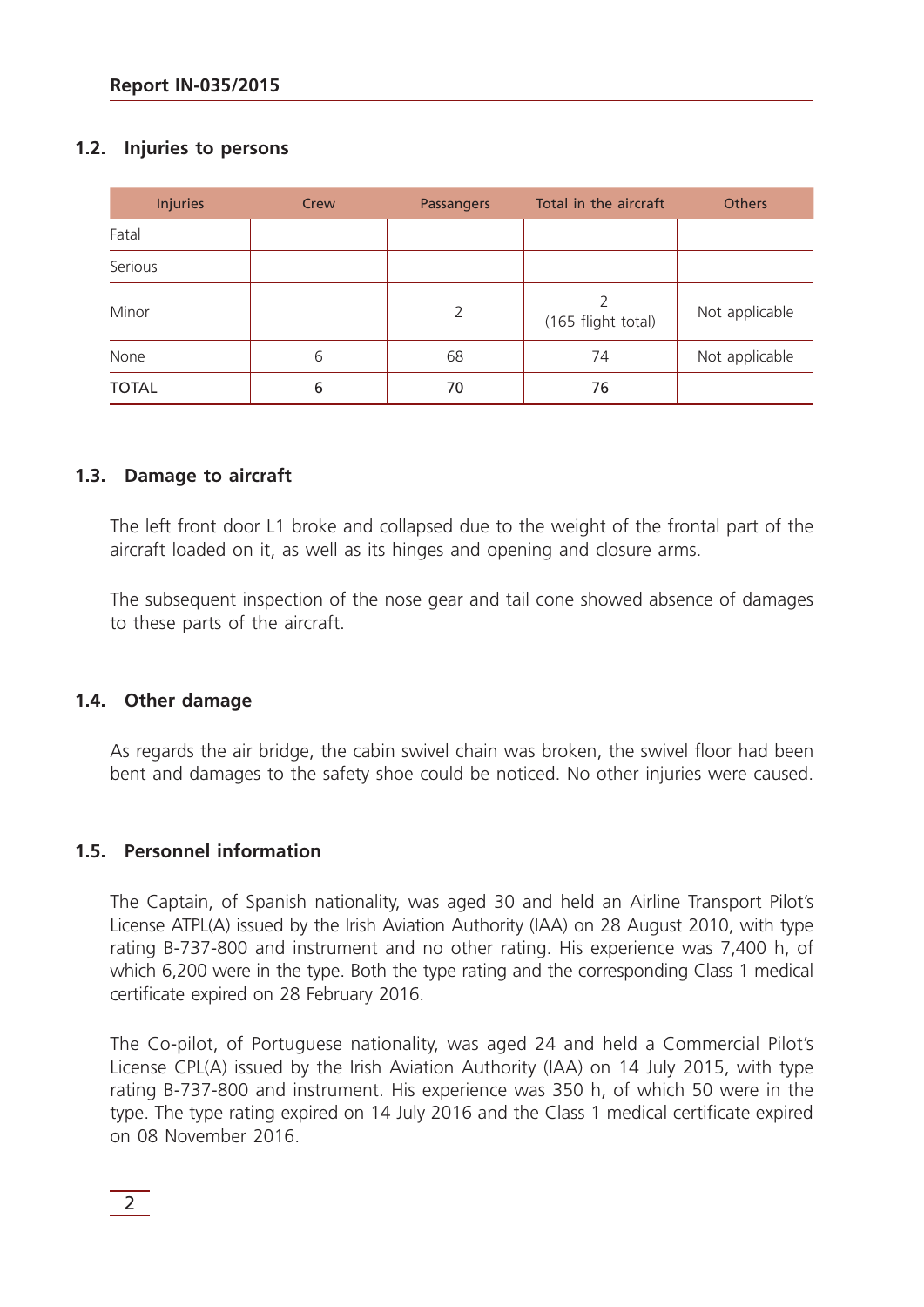# **1.6. Aircraft information**

| $\bullet$ Make:                   | <b>Boeing</b>                            |
|-----------------------------------|------------------------------------------|
| • Model:                          | 737-800 AS                               |
| • Serial number:                  | 737-33596                                |
| • Year of manufacture:            | 2006                                     |
| • Engines, number/make and model: | Two (2) CFM 56-7B S/N: 802252 and 892125 |
| • Empty weight:                   | 41,413 kg                                |
| • Maximum weight upon take-off:   | 79,010 kg                                |
| • Weight at the time of incident: | 50,800 Kg                                |
| • Total cell hours:               | 30,492 h                                 |
| • Total cycles:                   | 18,931 cycles                            |
|                                   |                                          |

# **1.7. Meteorological information**

Not applicable.

#### **1.8. Aids to navigation**

Not applicable, the aircraft was already stopped in its parking position on the platform of terminal 2 of Barcelona Airport.

#### **1.9. Communications**

Radio communications had been normal and the control service received by the crew had already finished.

# **1.10. Aerodrome information**

Barcelona Airport has two terminal buildings after it recent expansion. Terminal 2 corresponds to the old area situated north of runway 25R with its corresponding ramp n.<sup>o</sup> 2 that services the terminal fingers and remote parking positions close to this terminal.

The aircraft was parked on position  $n^{\circ}$  101 connected to the finger and located in the second position of the boarding area in the extremity of the terminal T2 building.

The finger at position 101 had been installed in 1991 by Trabosa, and its hydraulic system was refurbished in 2001 and its screen and control panel were renovated in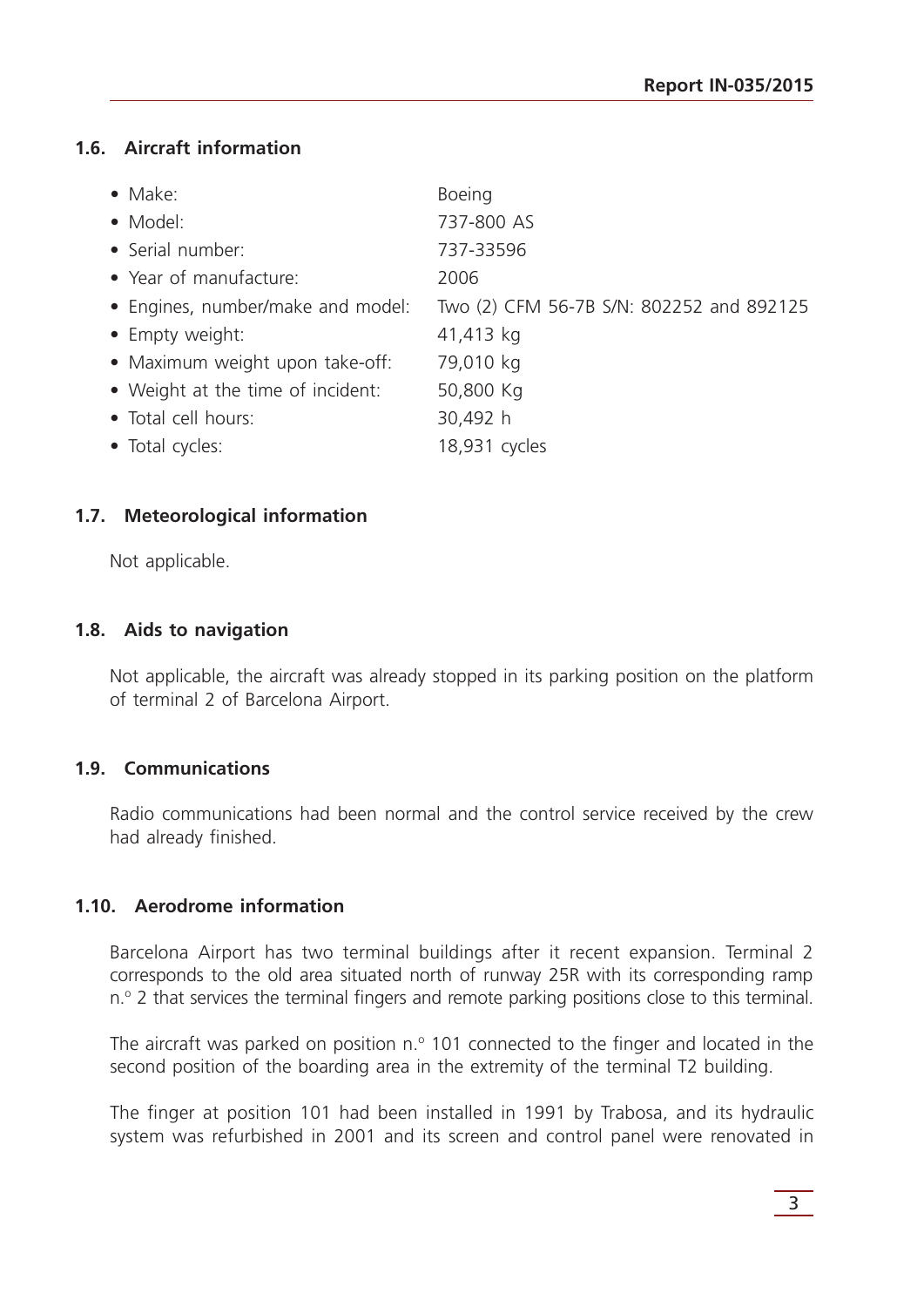2005 by ThyssenKrupp Airport Systems. Recently, in June 2015 its translation and control system were renovated by UTE Adelte&Ports Maritime, S.L.– Luis Pares, S.L.

#### **1.11. Flight recorders**

Flight recorders CVR and DFDR on board the aircraft were neither kept nor downloaded, because it was considered that the incident started after said equipment had stopped recording, which happens after the last plane engine stops after having completed a flight.

#### **1.12. Wreckage and impact information**

The finger was brought close to the aircraft once the latter got to its parking space, the operation being coordinated with the aircraft, door L1 was opened, the safety shoe was placed underneath the door (photo 2) and the disembarkation of the passengers was started.



Figure 2. Positioning of the safety shoe between the door and the finger floor

While the passengers were disembarking and approximately 90 passengers had got out, an audible alarm on the finger got activated, according to the flight coordinator who was in its cabin. At the same time the lifting of the finger started, due to the apparent failure of the self-leveling system, and this lifted the aircraft by the left front door.

When the flight attendants realised what was happening, they stopped the disembarkation of the passengers and asked the people still on board to move towards the front of the aircraft to sit down anywhere, as the door was expected to collapse and the aircraft nose to fall.

Briefly after this, the door L1 of the aircraft, by which the aircraft was being lifted by the finger, could not bear the load of the aircraft nose, collapsed and the aircraft fell, hitting the nose gear against the platform area.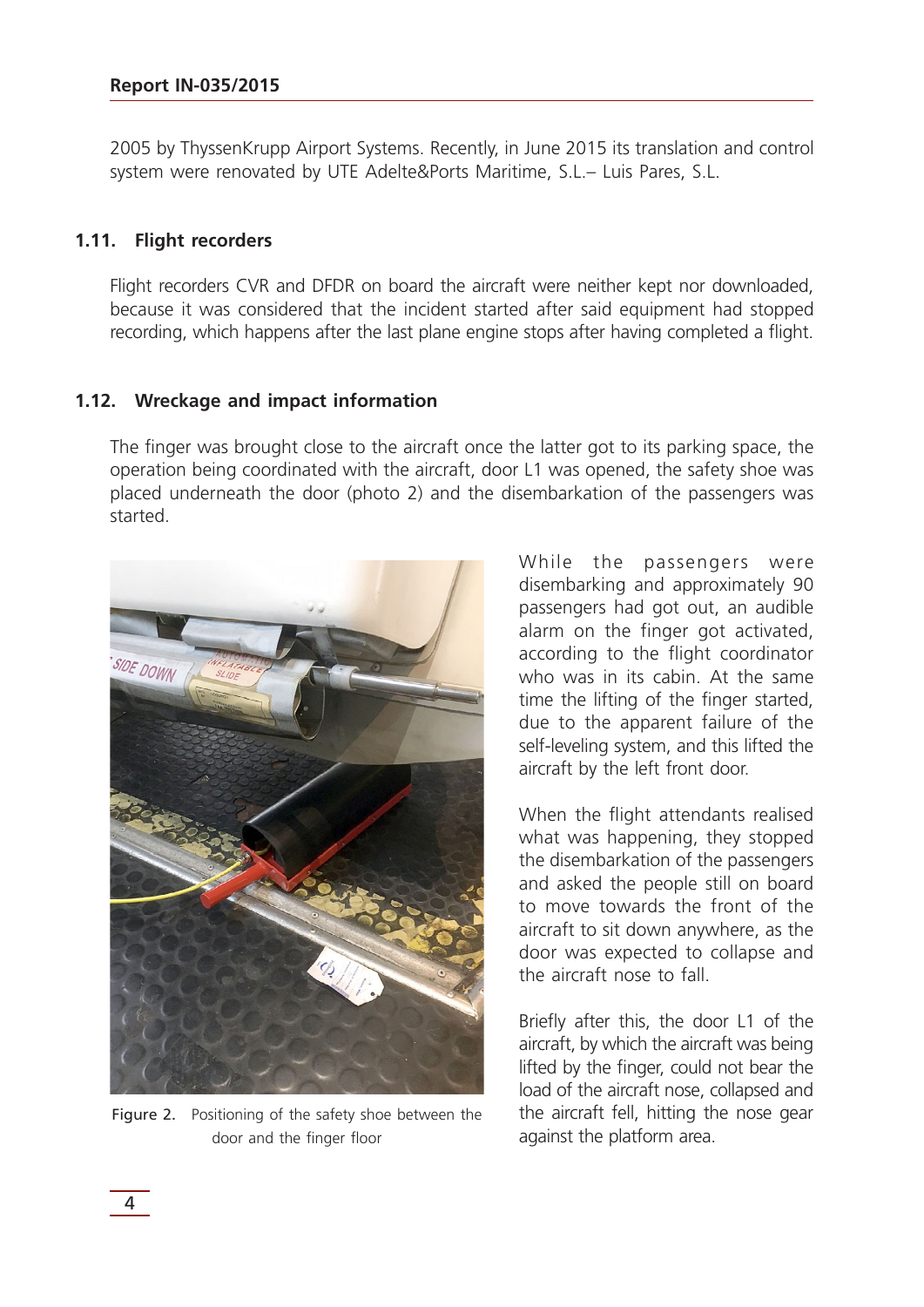Several elements of door L1 were severely damaged by deformation due to overload. The "hard landing" and "tail strike" inspection had a negative result with regard to the damages produced to these elements: nose gear and tail skid and cone.

The finger also suffered overload damages: damages to the safety shoe, cabin rotation chain and deformation of the cabin swivel floor.

## **1.13. Medical and pathological information**

The airport medical services arrived at position 101 of terminal 2 at request of the crew of flight FR-6399 and its activation by the airport management centre.

In coordination with the crew, they are told that this is a preventive call and until that moment no medical emergency had been detected. The ambulance remained next to the aircraft until all passengers disembarked and waited for its services to be requested.

A passenger arrived at the ambulance, claiming that he had suffered a blow in the thigh and his leg was painful, but was not injured and his walking was not hindered. Later on, another female passenger arrived, who indicated that she also pain in her thigh.

Both passengers were offered the possibility to take an analgesic to reduce the pain, if needed. They were also told that they had to go to a hospital, where they could undergo a trauma exploration and, if necessary, a diagnosis X-ray, and were informed about the fact that it was impossible for the airport medical service to carry out such explorations at the airport. At the same time, they were offered the possibility to be taken to hospital in the ambulance, if desired. Both passengers refused both possibilities, they got on the airside transfer bus and did not show evidence of difficulties or limitations in walking.

#### **1.14. Fire**

There was no fire.

#### **1.15. Survival aspects**

Due to the nature of the incident and while the aircraft remained at the same height as the finger by which it was lifted, there was no risk for the passengers during disembarkation.

However, the threat of collapse of the aircraft front door due to the overload caused by the finger during its lifting increased the possibility of passenger injuries. Said risk would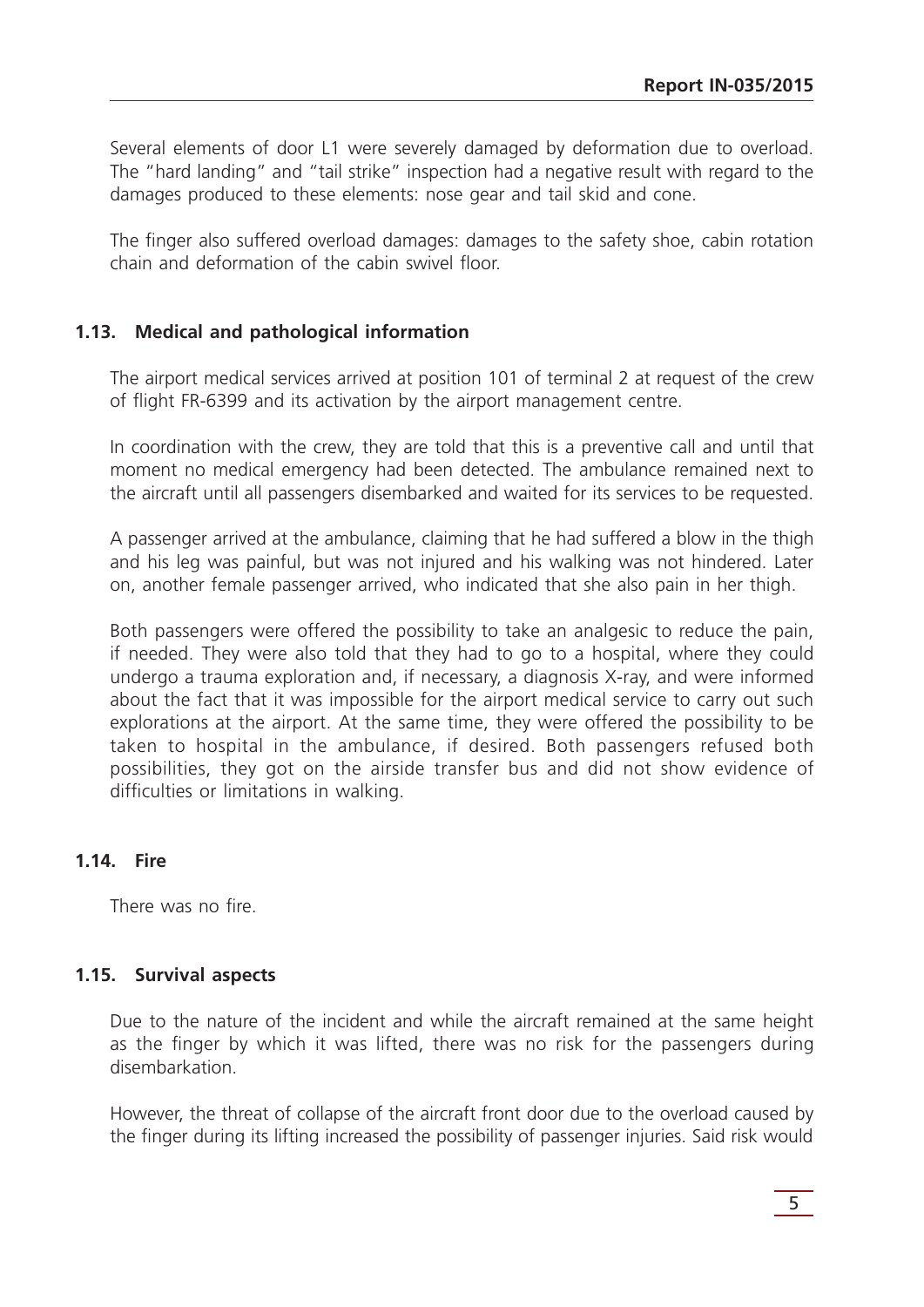have been higher if the cabin crew had not issued the alert and halted the exit of the passengers from the aircraft.

#### **1.16. Tests and research**

The finger n.º 101 of the Terminal 2 of the Barcelona Airport corresponds to a varied airport equipment, with a long service life that had been recently (in June 2015 this very finger) or were being renovated by the supplier that had been awarded the contract.

Post-event tests were performed, with the participation of the company that had carried out the renovation and the finger maintenance company in order to find out the origin of the malfunction.

During the functional testing of the finger, the failure mode occurred during the incident could not be reproduced or replicated. Its subsequent testing, however, showed that the electrovalve of the hydraulic lifting circuit would randomly get blocked or freeze in an open position, failing to perform its requested opening-closure function.

During the attempt to reproduce the failure mode, the rest of the fingers of terminal 2 and terminal 1 were tested with a hydraulic elevation system; and in more detail and specifically finger 107, which had the same typology-technology as the incident and had not been renovated yet. Here, it was found that the pressure group of the elevation system was not active beyond 1 second and therefore, although the control electrovalve would blocked, there would be no uncontrolled lifting/lowering movement due to said time limitation with pressure in the circuit.

The renovation of the finger already performed comprised the replacement of the translation on the platform for its positioning and implementation of a new control panel with new sensors, which also included changes to the programmable logic controller (PLC), which included the development of a new software for the control of the finger movements and a new layout of the control panel.

This new programmable logic controller had defined an activation interval for the pressure group (hydraulic pumps) in the elevation system of 600 s (10 min). Said condition introduced by the new software, along with the failure detected in the electrovalve of the hydraulic circuit explains the failure mode produced during the disembarkation of flight FR 6399, when the finger was lifted up to its physical limits without stopping.

#### **1.17. Organizational and management information**

According to the internal organisation of the Barcelona Airport, within the organisation of the Spanish Airports (AENA), the responsibility for the finger lies on the Flight Field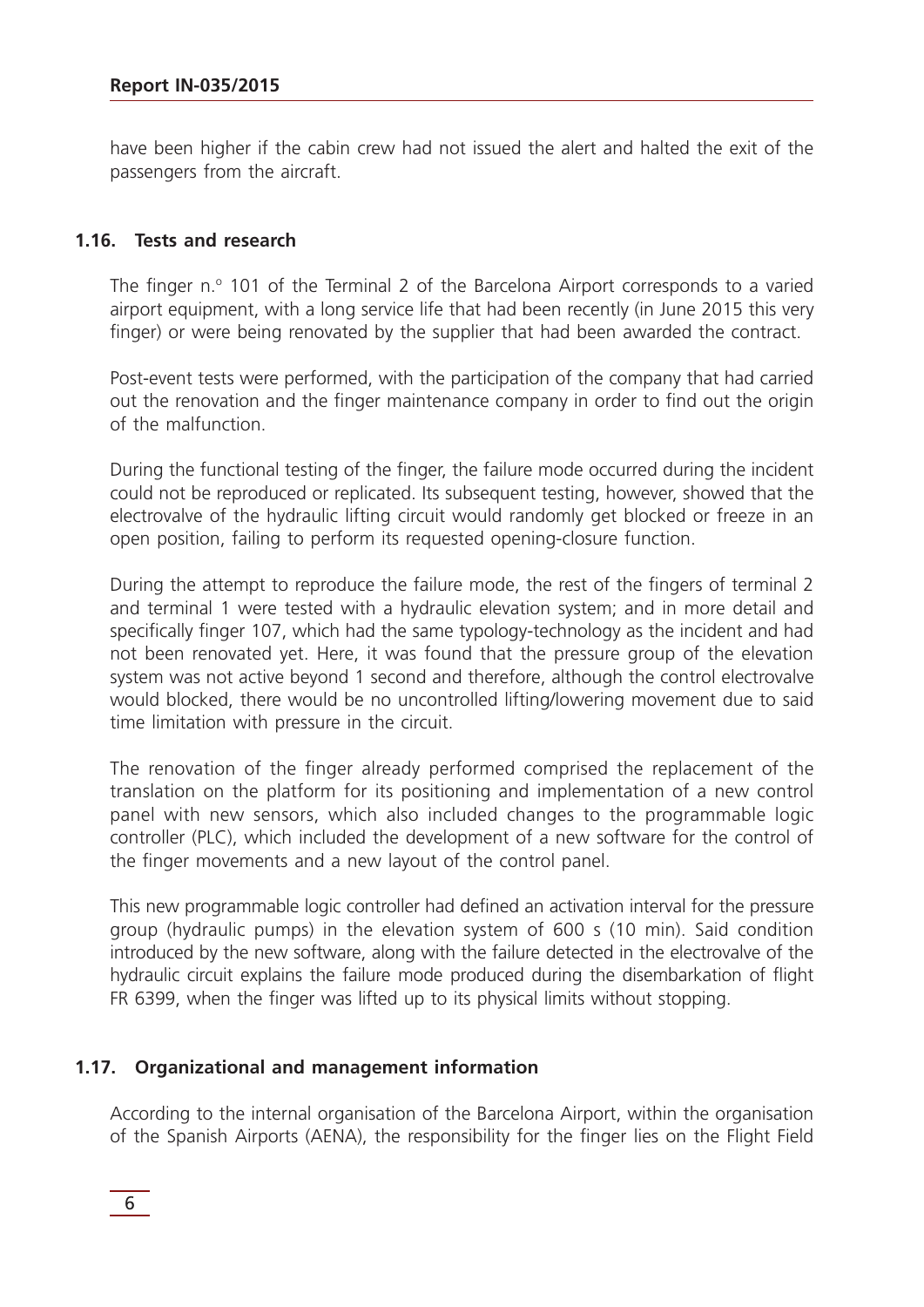Department and on the Terminal Building Maintenance Department as regards certain operational and maintenance aspects.

Said fingers corresponding to terminal T2, due to the long service life since their assembly or commissioning in 1991, were undergoing a renovation and upgrading process initiated by the airport a few months before this incident. Said refurbishment included, among others, a modification and improvement of the finger handling control software. It did not include, however, an inspection of the condition of the control elements that were not modified during the renovation.

# 1.17.1. *Internal investigation of the Barcelona Airport, Operational Safety Management Office*

Through its operational safety management office, the Barcelona Airport carried out an internal investigation and analysis of the incident that provided more details about the sequence of events and allowed the implementation of corrective measures. Finger operational details:

- When its operator or ground controller completed the connection of the finger to the aircraft, he put the safety chock or shoe (figure  $n^{\circ}$  2) with the self-leveling system (that regulates the height of the finger depending on the height of the aircraft through pressure sensors and activation/closure of thee lifting/lowering of the finger cabin) activated, and after checking that everything worked correctly, went to an adjacent parking position to remove or pick up another finger.
- When the finger no. 101 was lifted uncontrollably, the audible warning of its cabin started.
- The geometry of the aircraft B-737-800 allows the lifting of the nose gear to a height of only 1.60 metres until the tail makes contact with the ground. Consequently, its maximum lifting had to be less than 2 metres, because the tail was neither marked not damaged.
- The ground controller that arrived to finger 101 notified about its malfunction, noticed how it continued to go up, how the aircraft door collapsed, how it fell and hit the nose gear. He disconnected the finger and manually deactivated the self-leveling.
- There is no history of failures of the electrovalves or self-leveling system for this finger or the group of fingers of the terminal T2 of the Barcelona Airport.
- The final elevation of the finger reached the maximum operational limit or was very close to it and had a long and continuous rise.

Safety measures adopted:

• Additional inspection of the fingers, including the inspection of the modification of the self-leveling programming.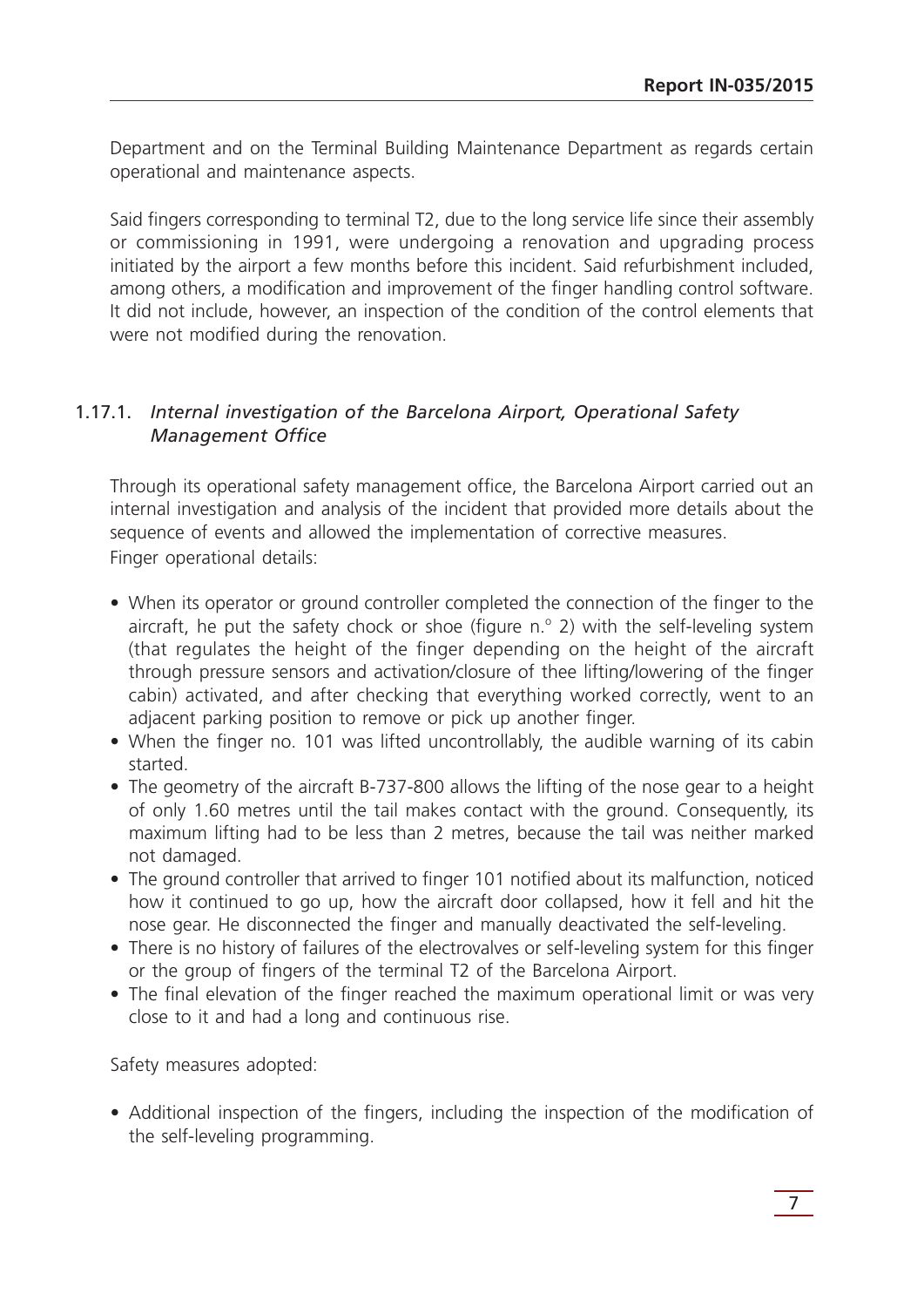- Inspection of the protection measures in place at fingers in case of failure, considering this new failure mode and the extensive elevation of the finger.
- Make sure that all hydraulic finger elevation pumps have a maximum activation interval of 1 second.
- As a medium-term measure, inspect the condition of hydraulic circuits.

## **1.18. Additional information**

After the occurrence of the incident subject to this investigation (on 12/12/2015), we received a safety report issued by Ryanair with regard to an incident that had occurred on 22 December 2015 at Barcelona Airport at parking position and finger n.º 104, with aircraft B-737-800 EI-DLJ arriving from Bruges (Belgium), where the flight and handling coordinator, during the external inspection of the aircraft noticed the shock absorber of the nose gear that had expanded more than usual, in his opinion. He notified the flight cabin to check the parking break and the ground controller was informed, who pressed the finger emergency stop. The disembarking of the passengers were halted and the airport authorities were notified. The rest of the passengers were disembarked through the rear door and stairs on ramp 2 of terminal 2.

Subsequently, the airport confirmed that after the notification of the incident, they sent finger operation and maintenance staff to position no. 104 and they established that the self-leveling system was working correctly and normally.

They also established the link with the previous incident subject to this investigation, where the flight coordinator was the same, was aware of the aircraft height variation, therefore he had erroneously appreciated the condition of the shock absorber of the nose gear, which was normal.

# **1.19. Useful or efficient investigation techniques**

None.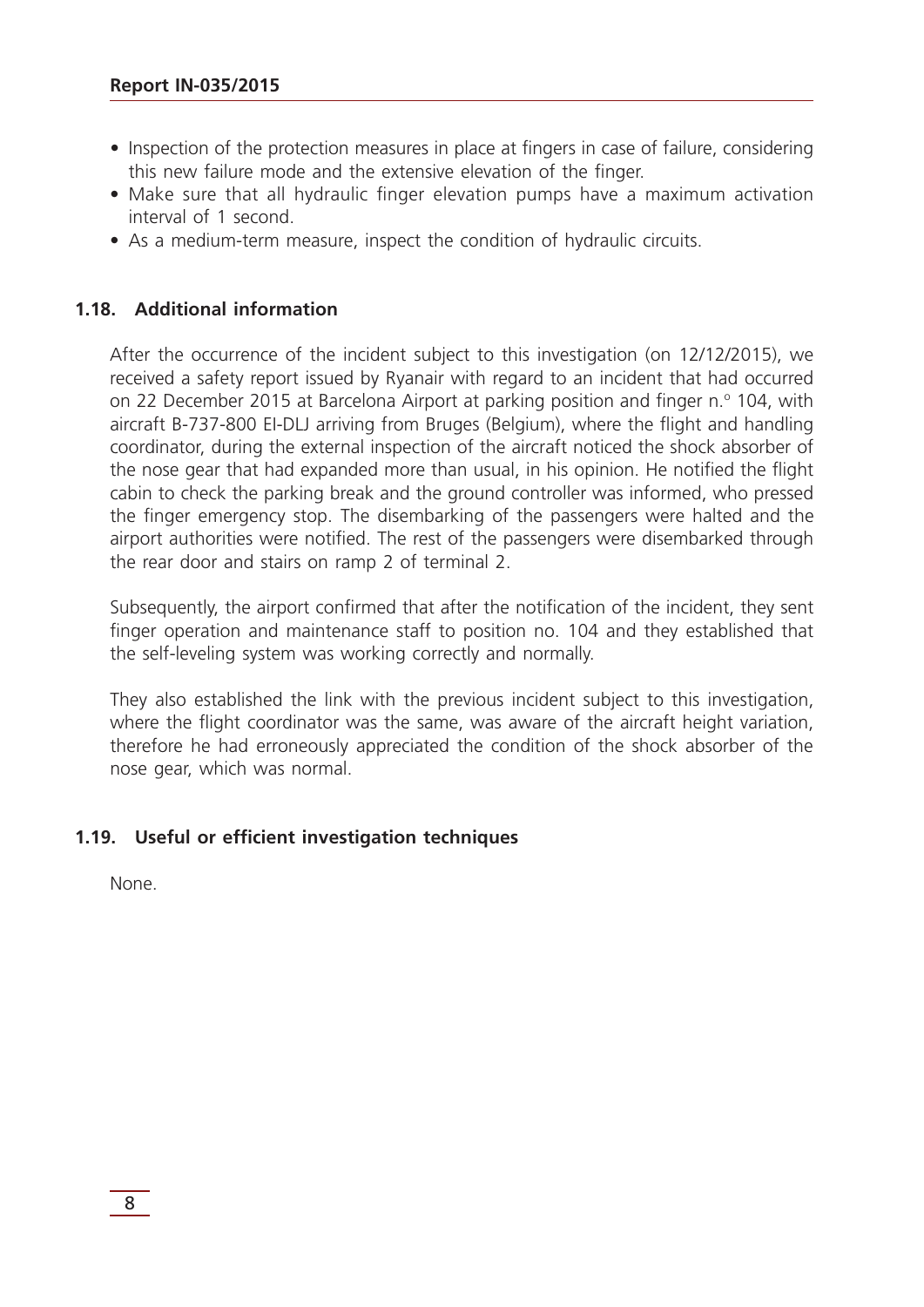# 2. ANALYSIS

#### **2.1. Generalities**

The Ryanair aircraft with flight number FR-6399 was parked at position 101 of terminal 2 of Barcelona Airport and disembarking the passengers through the finger (air bridge). During the disembarkation of the passengers, around 20:30 UTC (21:30 local time), a flight attendant noticed the unusual behaviour of the aircraft nose and notified the flight crew that were completing the check list. The crew got the confirmation that the aircraft was lifted by the finger connected to door L1 and the passengers that were still on board were given instructions to sit down and fasten their seat belts.

When a few seconds later the door L1 collapsed and got damaged, the nose of the aircraft collapsed from an estimated height of 2 m and hit its nose gear. The rest of the passengers, who were still inside the aircraft, were subsequently disembarked through the rear door.

A female passenger reported knee injury and another showed anxiety. Medical assistance was requested from the airport and the ambulance arrived to the aircraft in two minutes and offered medical assistance on ground and at the steps of the plane to two passengers that reported discomfort, although they eventually got on the airside transfer bus and refused transfer to a hospital for further diagnosis.

# **2.2. Finger failure**

The functional tests carried out by the airport and the companies in charge of the maintenance and renovation of the fingers managed to isolate and reproduce the failures and elements that caused the uncontrolled lifting of the finger 101.

The presence of a random and latent failure of the electrovalve of the finger elevation hydraulic circuit, along with the increase of the interval for activation of the pressure group in said hydraulic system (of 600 s instead of 1 s) introduced through the new programming, explain the failure mode occurred during the disembarkation of the flight FR 6399. After 1/3 and 1/2 of the passengers disembarked and probably also part of the luggage, the lifting of the finger was activated (due to the variation of the aircraft height with less weight detected through the safety shoe mounted between the door L1 and the floor of the swivel finger cabin) by the self-leveling system, and the input of hydraulic pressure was not halted due to an electrovalve failure and the increase of the time of the availability of the pressure in the circuit.

Although the airport performed a full analysis of the incident, causes and consequences and several corrective actions have been carried out, and we are sure that the test procedures has been improved after the renovation of stairways, a latent failure, such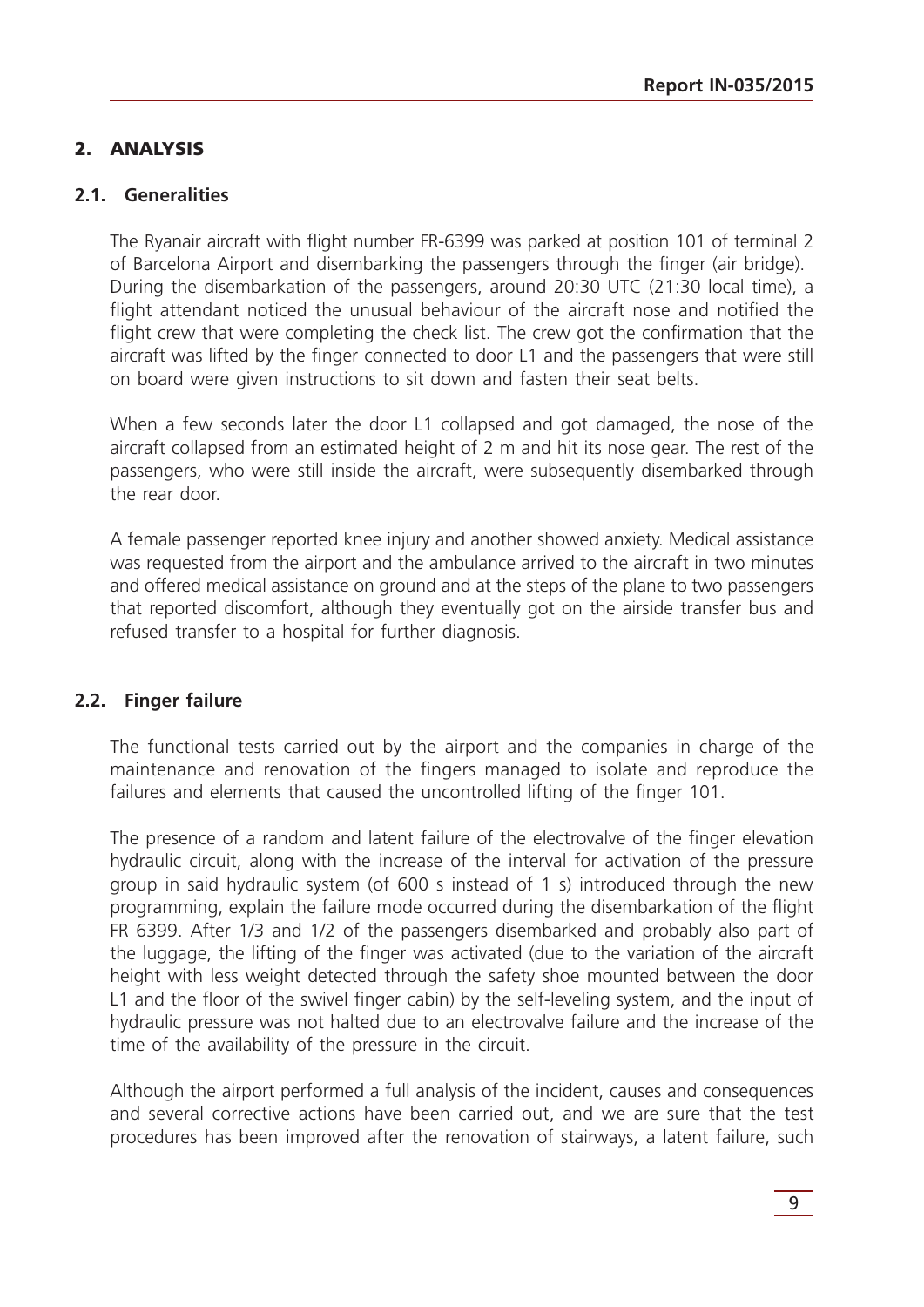as that of the electrovalve, might still be hidden in the operation of the fingers through the programmable logic controller, as it could have certainly occurred before the renovation of the finger.

The airport has a preventive and corrective maintenance of the air bridges that tries to guarantee its correct functioning throughout the life of the main system and the associated subsystems. But as experience in the maintenance of electromechanical elements proves, the reviews do not guarantee that these elements cannot fail in a period immediately after its verification.

In order to achieve a high degree of continuous safety and to avoid the lack of coordination and the appearance of new ways of failure in the renovation processes, a safety recommendation is issued to the Barcelona airport, in order to guarantee the preventive maintenance before and after the processes of renovation of the air bridges, to verify the good condition of the elements that will remain in them after the modification process.

The change of parameters in the logic programming originated as a consequence of the renovation also seems to have been done without taking into account factors of design and operation of the original air bridge as well as the absence of an evaluation of the possible failure modes of the old elements and systems and the new ones incorporated into the renovation proceee. For this reason, a safety recommendation is issued to the UTE (temporary joint venture) UTE Adelte & Ports Maritime, S.L.-Luis Pares, S.L. to evaluate all possible failure modes of the air bridges after their remodelling.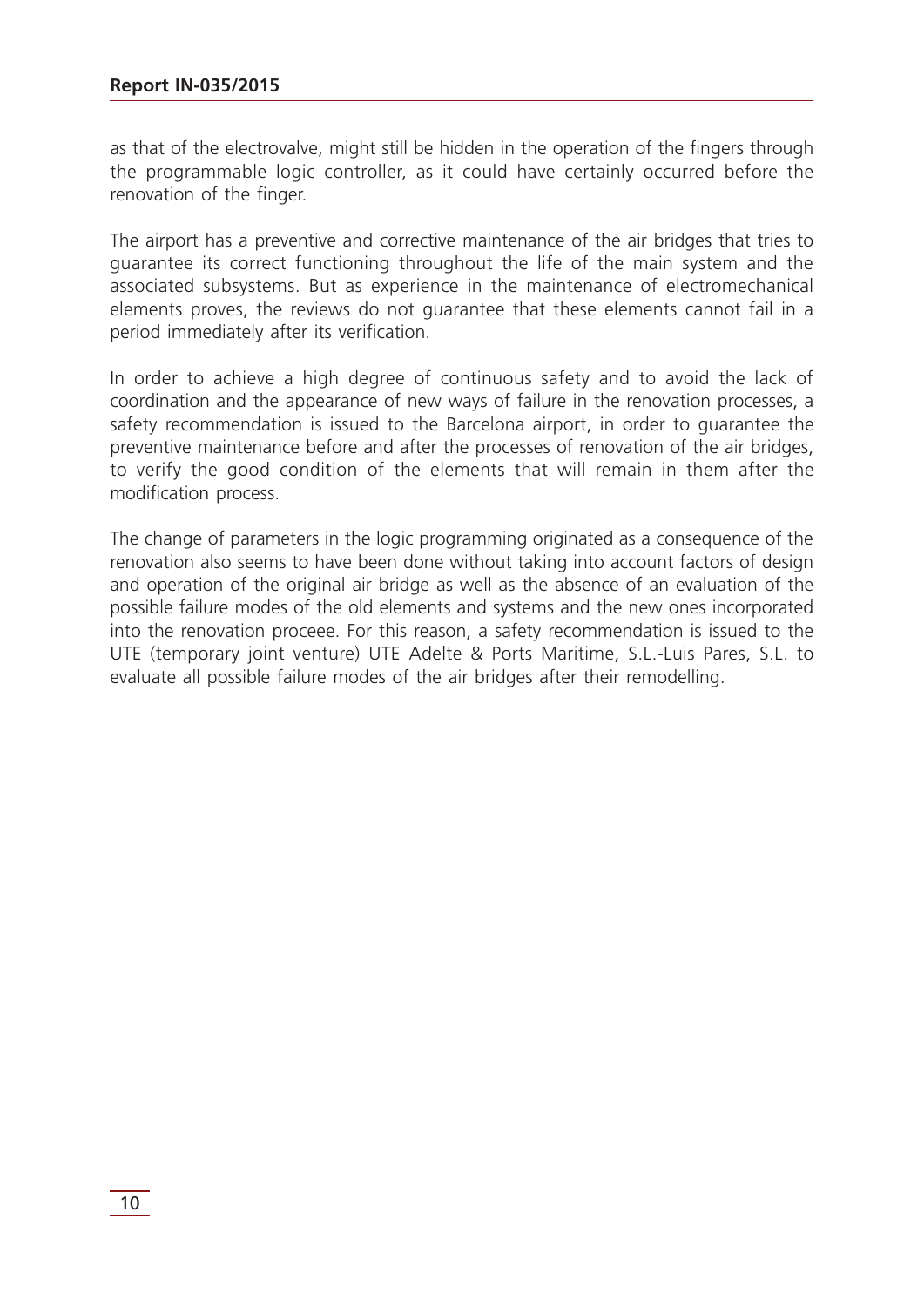# 3. CONCLUSIONS

# **3.1. Findings**

- All flight crew members had their permits and medical certificates valid and in force.
- The uncontrolled lifting up to its maximum operational height of the finger took place during the disembarking of the passengers, when one third to half of the passengers and load had already been disembarked.
- An audible alarm notifying its failure started and was heard by the flight coordinator.
- The flight attendant noticed the behaviour of the aircraft nose and halted the disembarkation of the passengers.
- The left front door collapsed and the front airframe of the aircraft fell over the nose gear from an approximate height of 2 m.
- The inspection and functional tests of the finger revealed the failure of an electrovalve of the elevation hydraulic circuit of the finger self-leveling system.
- The renovation of the finger, carried out a few months before, included an increase of the interval of activation of the hydraulic pump of the finger elevation circuit.
- The combination of the two aforementioned findings explained and reproduced the uncontrolled lifting of the finger.

# **3.2. Causes/contributing factors**

It is considered that the uncontrolled lifting of the finger was caused by the combination of the failure of the electrovalve of the hydraulic elevation circuit and the modification of the interval for the activation of the pump of this circuit of the self-leveling system, that had been operated during the renovation of the finger a few months before.